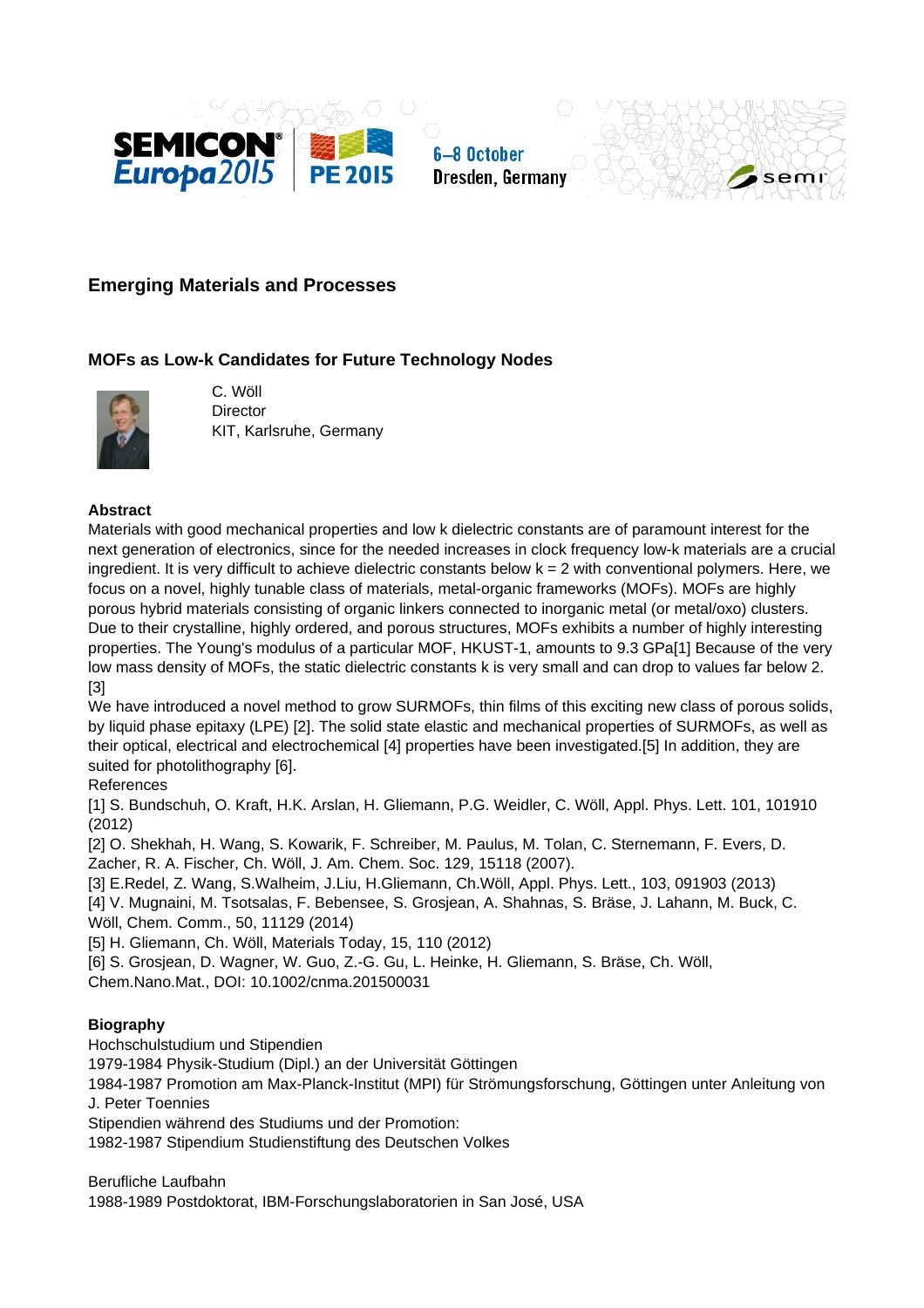1989-1992 wissenschaftlicher Mitarbeiter am Lehrstuhl für Angewandte Physikalische Chemie in Heidelberg 1992 Habilitation an der Fakultät für Physik und Astronomie der Universität Heidelberg

1992-1993 Hochschuldozent (C2) am Lehrstuhl für Angewandte Physikalische Chemie der Universität Heidelberg

1994 Umhabilitation von Heidelberg an die Fakultät für Physik der Georg-August-Universität Göttingen 1997-2009 Hochschulprofessor (C4), Lehrstuhl für Physikalische Chemie I der Ruhr-Universität Bochum 2001 Visiting Professor am Materials Research Laboratory der University of Illinois at Urbana-Champaign, USA

2006-2007 Visiting Professor am Materials Science Laboratory an der Nagoya University, Japan 2009- Direktor des Instituts für Funktionelle Grenzflächen (IFG) am Karlsruher Institut für Technologie (KIT, Campus Nord)

# Funktionen

2000-2009 Sprecher des DFG-Sonderforschungsbereichs (SFB) 558 \*\*\*Metall-Substrat-Wechselwirkungen in der Heterogenen Katalyse"

2001-2007 Koordinator des DFG-Schwerpunktprogramms 1121 \*\*\*Organische Feldeffekttransistoren" (OFET)

2004-2007 Sprecher des Transferbereichs des SFB 558 \*\*\*CVD-Präparation von Cu/Zn/Al-Trägerkatalysatoren für die Methanolsynthese"

2006-2009 Koordinator des EU-STREP-Projektes \*\*\*Anchoring of metal-organic Frameworks, MOFs, to surfaces" (SURMOF, FP6)

2009- Mitglied des Senats des KIT

2011- Sprecher des Helmholtz-Programms BioInterfaces

Stipendien/Auszeichnungen

1988 Otto-Hahn-Medaille der Max-Planck-Gesellschaft für die im Rahmen der Promotion erfolgten Arbeiten \*\*\*zur Demonstration der Anwendungsmöglichkeiten der Helium-Atomstrahlmethode auf

Oberflächenuntersuchungen"

1994-1996 Heisenbergstipendiat der Deutschen Forschungsgemeinschaft (DFG), Tätigkeit in Heidelberg und Göttingen (MPI für Strömungsforschung)

2013- Mitglied der Deutschen Akademie der Naturforscher Leopoldina

**Mitgliedschaften** 

Herausgebergremien wissenschaftlicher Zeitschriften und Monographienserien

- Editorial Board Surface Review and Letters
- Editorial Board Progress in Surface Science
- Wissenschaftliche Gesellschaften
- Gesellschaft Deutscher Chemiker
- Deutsche Physikalische Gesellschaft
- Deutsche Bunsengesellschaft für physikalische Chemie

## Gutachtertätigkeiten

- Gutachter der DFG, Studienstiftung des dt. Volkes, u.a.
- der NSF, des DOE (USA)
- Gutachter für den FWF (Österreich), den EPSRC (GB), die Israel Science Foundation, u.a.

- Gutachter im Zusammenhang mit Beförderungen und Berufungen an deutschen, europäischen und nordamerikanischen Universitäten

## Forschungsaktivitäten

Photoelektronenspektroskopie (XPS, UPS) sowie Absorptionsspektroskopie im weichen Röntgenbereich (NEXAFS) an dünnen organischen Filmen und Adsorbatschichten auf Metallen, Halbleitern und Isolatoren, Messungen am Synchrotron BESSY in Berlin;

Herstellung, strukturelle und chemische Charakterisierung von ultradünnen organischen Filmen (Langmuir-Blodgett, selbstorganisierende Filme aus Alkanthiolen und Alkylsilanen) auf metallischen (Au,Cu) und oxidischen (Si) Substraten, Infrarotspektroskopie an organischen Dünnstschichten auf metallischen und oxidischen Substraten, Flüssigphasenepitaxie von metallorganischen Gerüstverbindungen (MOFs bzw.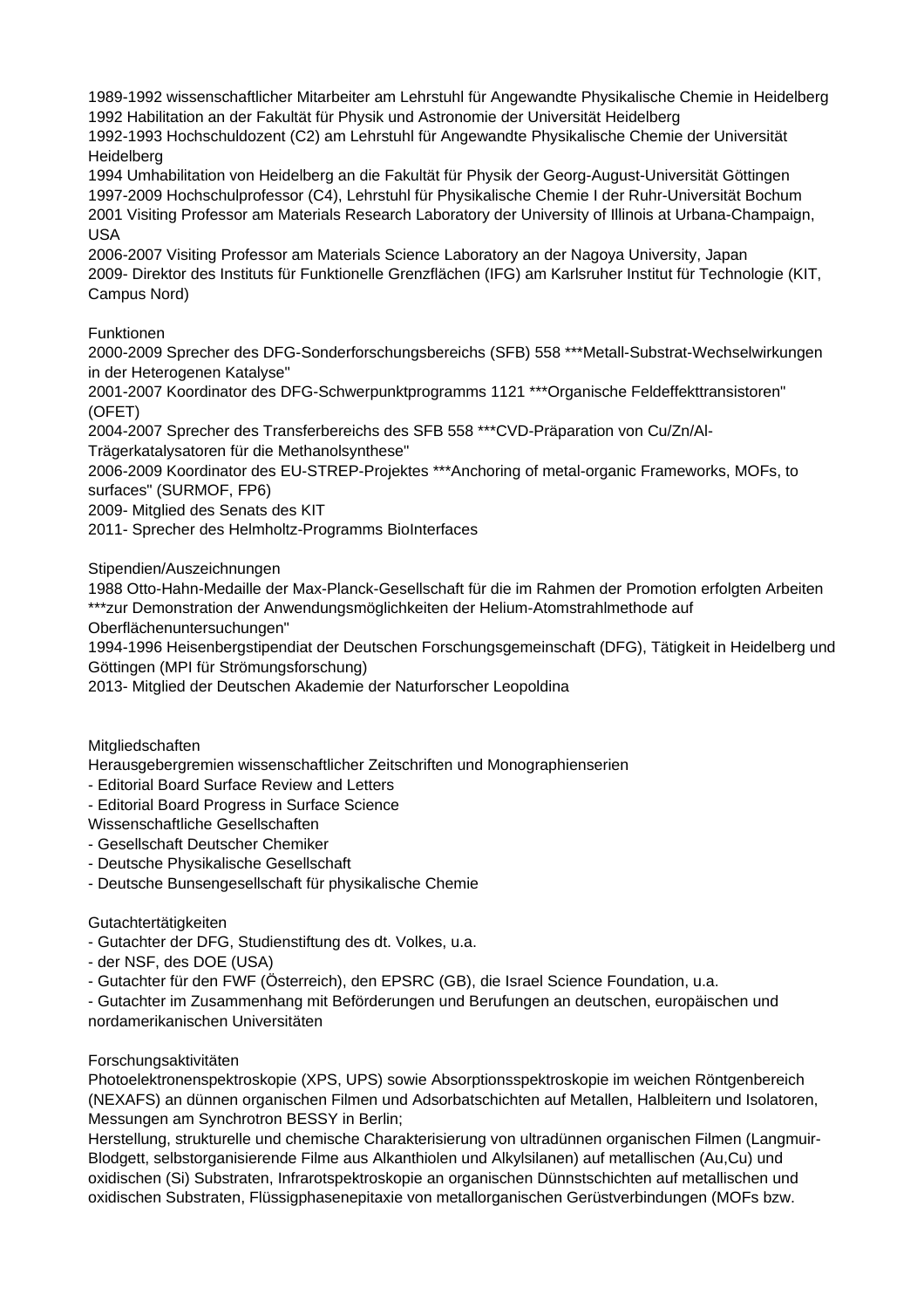SURMOFs) auf organischen Oberflächen, Beladen der epitaktischen Schichten mit Gastmolekülen

Publikationsaktivitäten Ca. 400 Veröffentlichungen, 2 Patente, 1 Buch (Herausgeber)

# **Prospects of Emerging 2D Transition Metal Films for Applications in Electronics**



G. Duesberg

PI

CRANN, Trinity College Dublin, Chemistry, Dublin, Ireland

## **Abstract**

The reduction of dimensionality has revealed exciting properties in 2D materials such as graphene and Transition Metal Dichalcogenides (TMDs). The potential for their applications in electronics, has been demonstrated, however, most of these studies have been carried out on individual devices, often relying on time consuming low yield techniques such as mechanical exfoliation and electron-beam (e-beam) lithography. Furthermore, the stability of TMDs and their integration with existing semiconductor technology is a major challenge for their successful incorporation into useful applications.

Reliable large scale synthesis, functionalisation and passivation of this new class of materials will be discussed in this presentation. Firstly, the synthesis of large scale TMD films via two methods compatible with semiconductor production lines will be presented. Thermally Assisted Conversion (TAC) of various metal layers to their sulfides and selenides is shown. The samples are produced on silicon chips and were subjected to structural and spectroscopic characterization. TAC allows good control over their thickness and morphology. Secondly, we report on the direct CVD growth on SiO2 of TMD monolayers in a micro-reactor set-up. These highly crystalline TMDs were tested in simple transistor configurations. The deposition of subsequent layers on top of the TMD for gating and passivation by Atomic Layer Deposition (ALD) has also been achieved. This process involves chemical functionalisation of TMD layers on silicon; a crucial step for device integration.

With this large scale processes at hand, it is possible to structure and electrically address the TMD films in a manner similar to SiO technology yielding simple devices such as transistors, diodes and sensors. This integration of 2D materials into hybrid devices with conventional semiconductors processes allows us to retrieve electrical performance data in such processed TMD channels.

## **Biography**

Prof. Georg S. Duesberg graduated in Physical Chemistry from the University of Kassel, Germany in 1996. He was researcher at the Max-Planck-Institute for Solid State Research, Stuttgart and Trinity College Dublin from 1997 - 2001 after which he received his PhD from the University of Tübingen in 2001. From 2001 - 2005 he worked at the Infineon AG, in the Corporate Research Department in Munich. From 2005 - 2007 Prof. Duesberg was in the Thin Films Department at Qimonda AG, Dresden. In 2007 Georg took on a position in the School of Chemistry of Trinity College Dublin and as a Principal Investigator in CRANN. Since 2011 he is Professor and Director of Research in the School of Chemistry. Prof. Duesberg has co-authored more than 165 publications with more than 9000 citations (H-index 43) and has filed more then 25 patents.

Prof. Duesberg´s research focuses on making novel devices to exploit the unique properties of lowdimensional structures. These Hybrid devices have applications in ICT, sensing and bio-chemistry as well as energy conversion and storage. For example novel electrodes, switches, sensors are developed and integrated with state-of-the-art silicon processing techniques. Recently Professor Duesberg's team focuses on the synthesis and integration of novel 2D materials for electronic applications.

# **Monolayer controlled deposition of 2D transition metal dichalcogenides on large area substrates**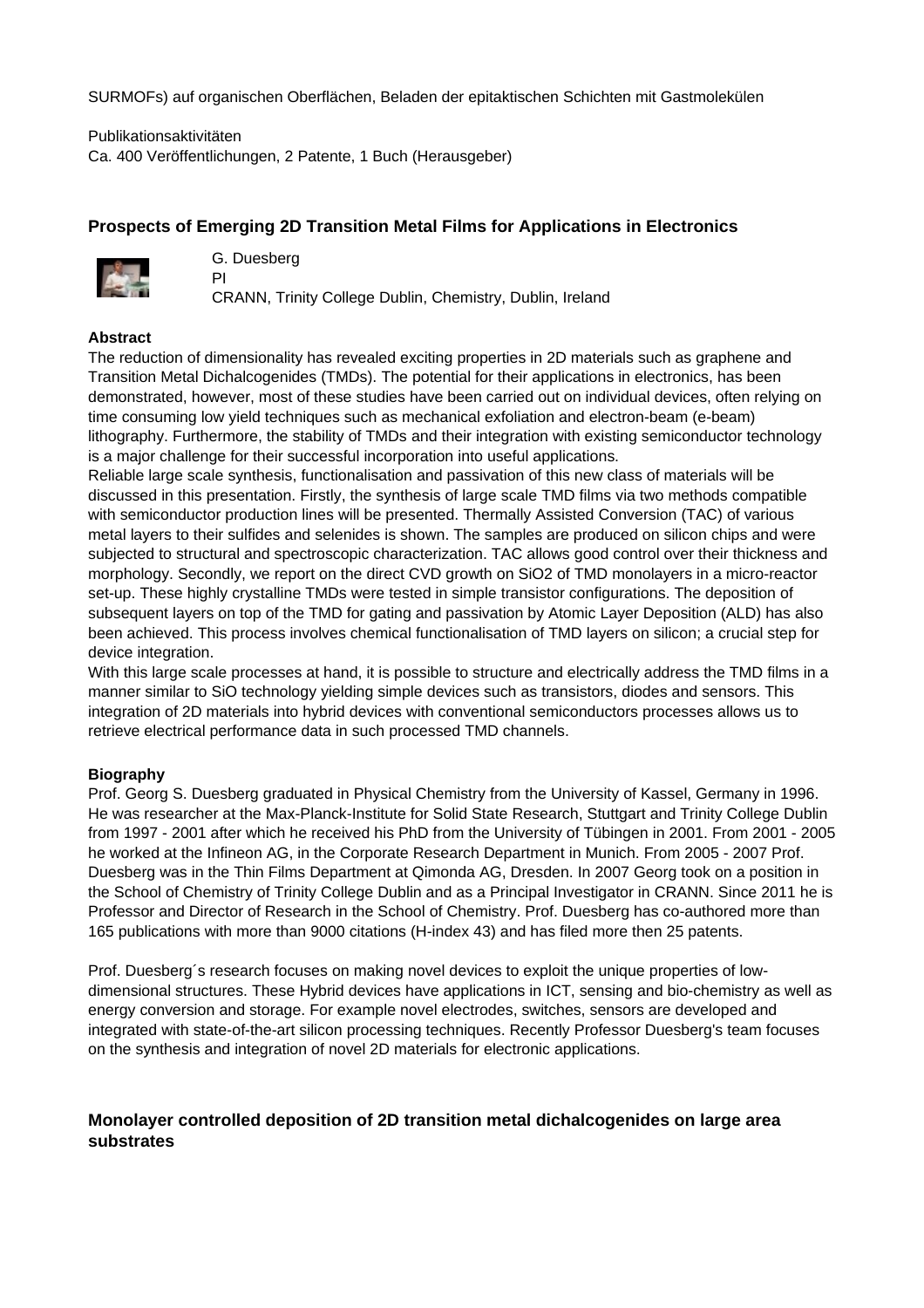A. Delabie Professor KU Leuven (University of Leuven), Leuven, Belgium

#### **Abstract**

ż

Two-dimensional (2D) transition metal dichalcogenides (MX2, with M a transition metal of group 4 - 7 and X a chalcogen) have versatile properties that complement those of graphene. Depending on the metal and chalcogen, these 2D materials exhibit insulating, metallic, semi-metallic or semiconducting properties. The anisotropy in their electrical, chemical, mechanical and thermal properties is of interest for applications ranging from nano-electronics to sensing and photonics. MoS2, MoSe2, WS2, and WSe2 are 2D semiconductors that attract significant interest for ultra-scaled nano-electronic devices because of their large band gap values, low dielectric constants, lack of dangling bonds and structural stability. In contrast to graphene, the presence of a band gap in MX2 allows fabrication of transistors with high Ion/Ioff ratio. Further exploiting the potential of MX2 and enabling integration in nano-electronic devices requires the development of deposition techniques for MX2 that provide monolayer growth control on large area substrates. Next to Chemical Vapor Deposition (CVD), Atomic Layer Deposition (ALD) is a promising technique because its deposition principle ensures growth control at the atomic level on large area substrates. We will discuss the CVD and ALD of WS2 from the WF6 and H2S precursors. The deposition of WS2 on Al2O3 substrates is enabled at low temperature (300-450°C) by either Si layers or H2 plasma as reducing agents. The 2D structure of thin WS2 layers (2-3 monolayers) is obtained at low deposition temperature without using a template or anneal, as indicated by Raman Spectroscopy and Transmission Electron Microscopy. Nevertheless, the layers are polycrystalline with a rather small grain size. The orientation of the WS2 basal planes is parallel to the substrate at 300ºC and depends on temperature. We will discuss the need for a better understanding of the nucleation and growth mechanisms, as this will enable improvement of the crystallinity.

#### **Biography**

Annelies Delabie obtained a master degree in chemistry in 1997 and a PhD degree in science in 2001 from the University of Leuven (KULeuven) in Belgium. In 2001, she joined imec, research institute for nanoelectronics and nanotechnology in Belgium. As a senior scientist, she investigates the fundamentals and applications of thin films and their deposition techniques, with a focus on Atomic Layer Deposition (ALD). Since 2012, she is also appointed associate professor at the chemistry department of the KU Leuven, where she started the research group "Nano-engineered Thin Films". She is a member of the American Vacuum Society (AVS) ALD conference committee and the ALD applications symposium of the Electrochemical Society. She is (co-) author of 9 patents and more than 160 scientific publications in peer reviewed journals, with an h-factor of 30.

## **Selective Deposition as Enabler for Shrinking Device Dimensions**



S. Haukka Executive Scientist ASM Microchemistry Ltd., Helsinki, Finland

#### **Abstract**

The shrinking device dimensions in semiconductor manufacturing call for new innovative processing approaches. One of these considered is selective deposition which has gained increasing interest among semiconductor manufacturers today. Selective deposition would be highly beneficial in various ways, for instance, it would allow a decrease in lithography and etch steps reducing the cost of processing and enable enhanced scaling in narrow structures making bottom up fill possible. Chemical vapor deposition (CVD) and especially atomic layer deposition (ALD) as very surface sensitive techniques are considered enabling techniques.

In most of the selective deposition schemes of today a passivation is used for the surface on which no deposition is desired. The most known method is to use SAM´s (self-assembled monolayers) which are